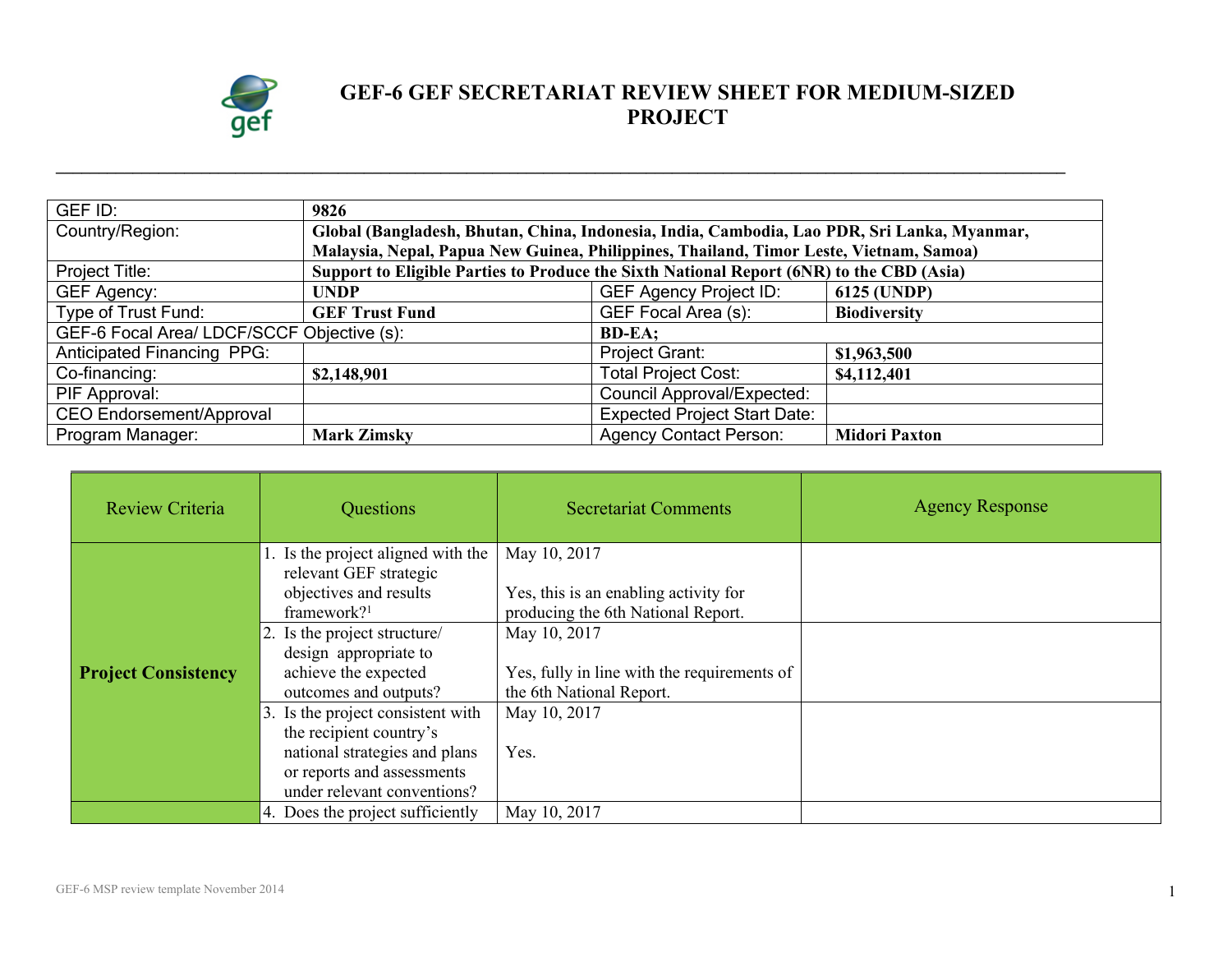| <b>Review Criteria</b> | Questions                                                                                                                                                                                                                           | <b>Secretariat Comments</b>                                                                          | <b>Agency Response</b> |
|------------------------|-------------------------------------------------------------------------------------------------------------------------------------------------------------------------------------------------------------------------------------|------------------------------------------------------------------------------------------------------|------------------------|
|                        | indicate the drivers <sup>2</sup> of global<br>environmental degradation,<br>issues of sustainability,<br>market transformation,<br>scaling, and innovation?                                                                        | Not applicable for an enabling activity.<br>Cleared.                                                 |                        |
|                        | 5. Is the project designed with<br>sound incremental reasoning?                                                                                                                                                                     | May 10, 2017<br>Enabling activities are fully incremental.<br>Cleared.                               |                        |
|                        | 6. Are the components in Table<br>B sound and sufficiently<br>clear and appropriate to<br>achieve project objectives<br>and the GEBs?                                                                                               | May 10, 2017<br>Yes clear for achieving project<br>objectives, but national reporting will not       |                        |
| <b>Project Design</b>  | 7. Are socio-economic aspects,<br>including relevant gender<br>elements, indigenous people,<br>and CSOs considered?                                                                                                                 | produce GEBs, per se. Cleared.<br>May 10, 2017<br>Yes.                                               |                        |
|                        | 8. Is the financing adequate and<br>does the project demonstrate<br>a cost-effective approach to<br>meet the project objective?                                                                                                     | May 10, 2017<br>Yes.                                                                                 |                        |
|                        | Does the project take into<br> 9.<br>account potential major<br>risks, including the<br>consequences of climate<br>change, and describes<br>sufficient risk response<br>measures? (e.g., measures to<br>enhance climate resilience) | May 10, 2017<br>The project presents an adequate risk<br>assessment for national reporting. Cleared. |                        |
|                        | 10. Is co-financing confirmed<br>and evidence provided?                                                                                                                                                                             | May 10, 2017<br>Yes. Cofinancing is not required for                                                 |                        |

<sup>1</sup> For BD projects: has the project explicitly articulated which Aichi Target(s) the project will help achieve and are SMART indicators identified, that will be used to track the project's contribution toward achieving the Aichi Target(s)?

<sup>2</sup> Need not apply to LDCF/SCCF projects.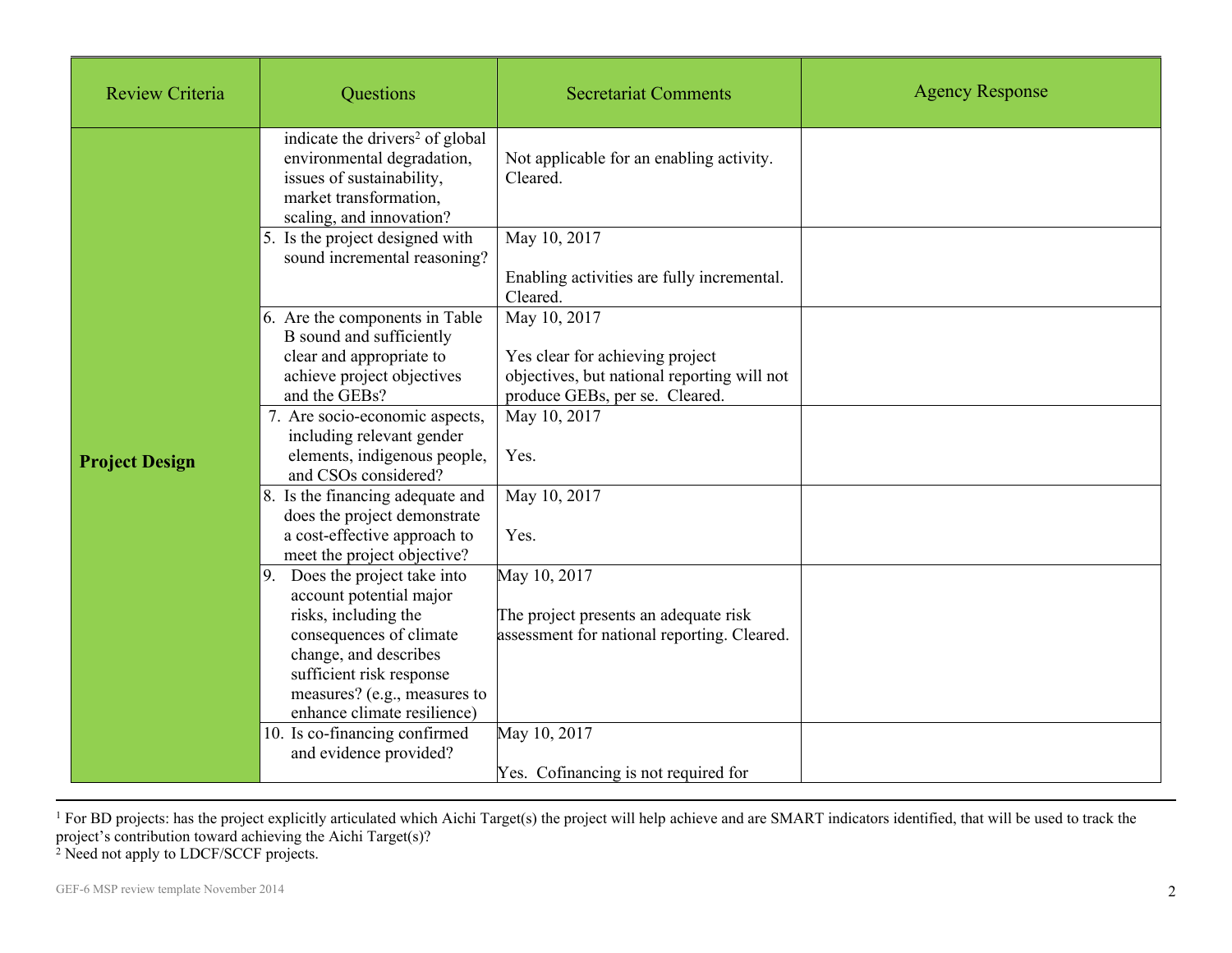| <b>Review Criteria</b>                     | Questions                                                                                                                              | <b>Secretariat Comments</b>                                                                                                      | <b>Agency Response</b> |
|--------------------------------------------|----------------------------------------------------------------------------------------------------------------------------------------|----------------------------------------------------------------------------------------------------------------------------------|------------------------|
|                                            |                                                                                                                                        | enabling activities, however, in the OFP<br>endorsement letters, confirmation of in-<br>kind contributions is provided. Cleared. |                        |
|                                            | 11. Are relevant tracking tools<br>completed?                                                                                          | May 10, 2017<br>NA.                                                                                                              |                        |
|                                            | 12. Only for Non-grant<br>Instrument: Has a reflow<br>calendar been presented?                                                         | May 10, 2017<br>NA.                                                                                                              |                        |
|                                            | 13. Is the project coordinated<br>with other related initiatives<br>and national/regional plans<br>in the country or in the<br>region? | May 10, 2017<br>Yes.                                                                                                             |                        |
|                                            | 14. Does the project include a<br>budgeted M&E Plan that<br>monitors and measures<br>results with indicators and<br>targets?           | May 10, 2017<br>Yes.                                                                                                             |                        |
|                                            | 15. Does the project have<br>description of knowledge<br>management plan?                                                              | May 10, 2017<br>Yes.                                                                                                             |                        |
|                                            | 16. Is the proposed Grant<br>(including the Agency fee)<br>within the resources<br>available from (mark all that<br>apply):            |                                                                                                                                  |                        |
| <b>Availability of</b><br><b>Resources</b> | The STAR allocation?<br>$\bullet$                                                                                                      | May 10, 2017<br>NA.                                                                                                              |                        |
|                                            | The focal area<br>$\bullet$<br>allocation?                                                                                             | May 10, 2017<br>Yes.                                                                                                             |                        |
|                                            | The LDCF under the<br>$\bullet$<br>principle of equitable<br>access                                                                    | May 10, 2017<br>NA.                                                                                                              |                        |